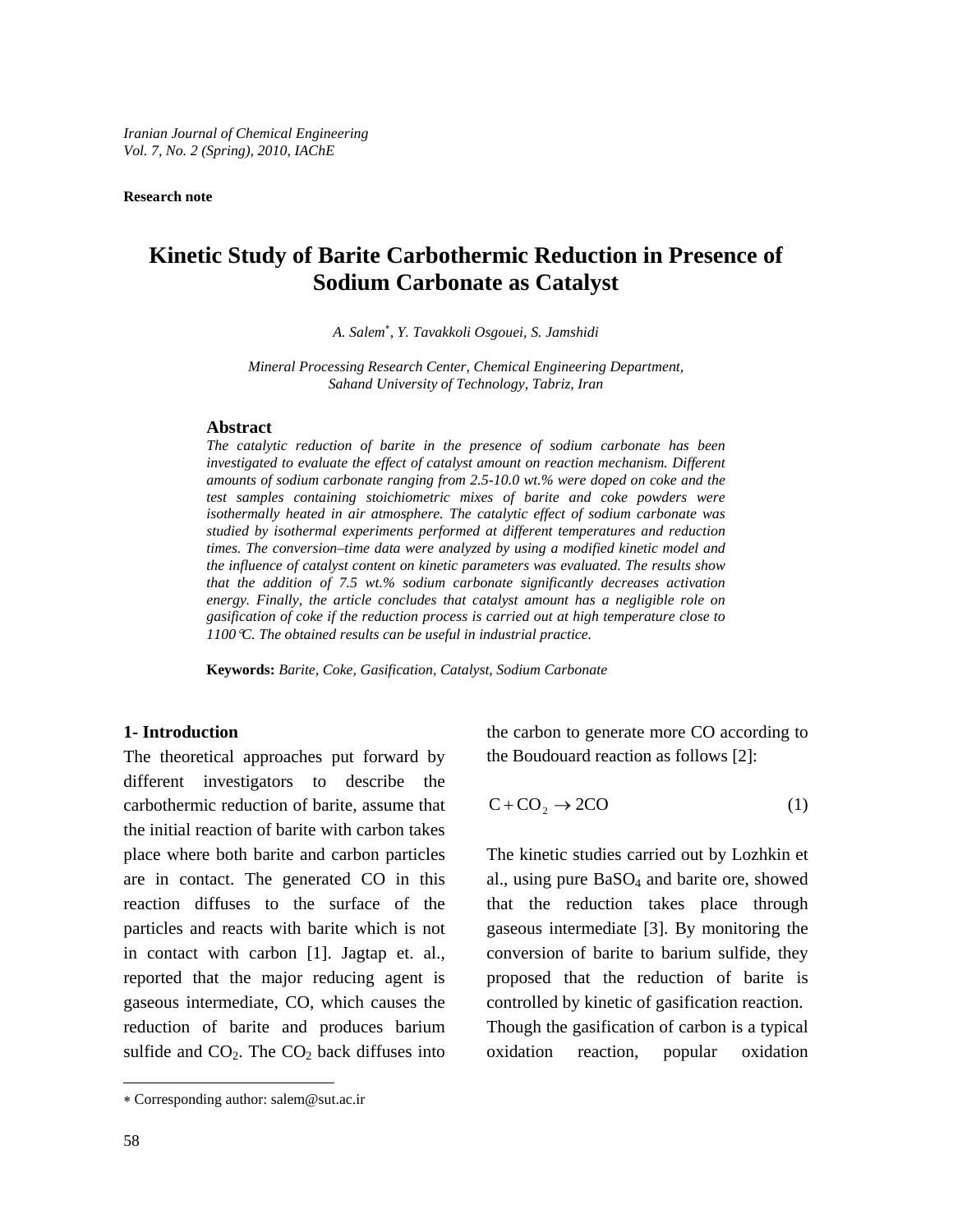catalysts like sodium carbonate and sodium chloride have been found to be the catalysts that act as promoters for the reduction process [4]. In developing the reduction rate, Pelovski et al. concluded that incorporation of catalyst to enhance CO generation is reflected in the enhanced rate of barite reduction, and catalyst increases the number of active sites in the Boudouard reaction, which promotes the reduction rate of the barite simultaneously [4].

The study of Gokarn et al., indicated that novel catalyst, namely sodium vanadate, is effective for gasification of active charcoal. Also, they found that isokinetic temperature has vital significance in relation to the anomalous behavior of catalytic and carbothermic reduction of barite at higher temperatures [5].

In our previous investigation on carbothermal reduction of barite in isothermal condition, the effect of particle size distribution on the reduction process was studied by kinetic model. The clear variation in particle size distribution and measuring isothermic conversion-time data indicated that the activation energy decreases only 9 kcal/mol with a decrease in the particle size of the starting material. By using fine particles, -230, +400 mesh, the minimum

activation energy was obtained for catalytic and non-catalytic conditions. Furthermore, the finer particles, -400 mesh, cannot improve the barite reduction process [6].

In the present investigation, a modified kinetic model is used to describe the isothermal reduction of barite, both in the presence and absence of sodium carbonate as catalyst. First, the validity of the model is shown and the effect of catalyst amount on kinetic parameters was then analyzed to better understand the role of sodium carbonate in the reduction of barite in air atmosphere.

# **2. Materials and methods**

The effect of sodium carbonate on the reduction of barite ore has been studied according to the following steps. The chemical and mineralogical analyses of barite ore were identified by X-ray diffraction. As reported in Table 1, the main mineral is  $BaSO<sub>4</sub>$  and a small quantity of quartz was also found. For all of the experiments, fine-sized barite (-230, +400 mesh) and coarse-sized coke (80% under 140 mesh) were used. The specifications of coke used in the experiments are reported in Table 2.

| <b>Chemical Analysis</b>                                 |        |                   |        |      |      |      |           |                                |                 |
|----------------------------------------------------------|--------|-------------------|--------|------|------|------|-----------|--------------------------------|-----------------|
| SiO <sub>2</sub>                                         | BaO    | Na <sub>2</sub> O | $K_2O$ | MgO  | CaO  | MnO  | $Al_2O_3$ | Fe <sub>2</sub> O <sub>3</sub> | SO <sub>3</sub> |
| 2.75                                                     | 60.27  | 0.67              | 0.01   | 0.08 | 0.08 | 0.03 | 0.23      | 0.33                           | 35.53           |
| Mineralogical Analysis (calculated by chemical analysis) |        |                   |        |      |      |      |           |                                |                 |
| Barite                                                   | Ouartz | <b>Others</b>     |        |      |      |      |           |                                |                 |
| 91.8                                                     | 2.75   | 5.48              |        |      |      |      |           |                                |                 |

**Table 1.** Chemical and mineralogical analysis of barite ore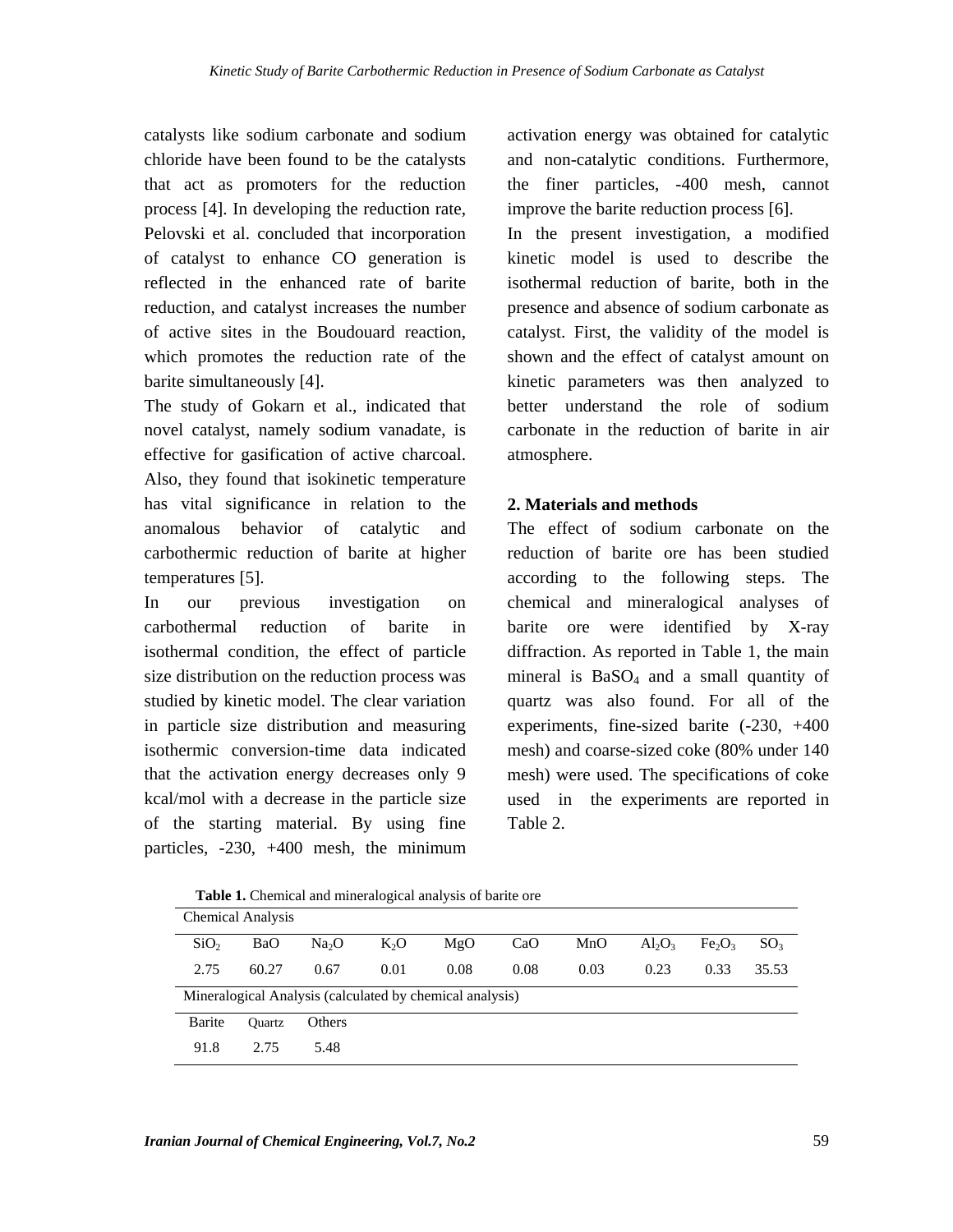| <b>Materials</b> | Percentage | <b>Particle size distribution</b> | Percentage |
|------------------|------------|-----------------------------------|------------|
| Fixed carbon     | 70         | $+16$                             | O          |
| Ash              | 10         | $-16, +140$                       | 20         |
| Volatile matter  | 16         | $-140$                            | 80         |
| Moisture         | 4          |                                   |            |

**Table 2.** Specifications of used coke

The particle size of coke and barite is comparable to those used in industrial practice. Different amounts of sodium carbonate, ranging from 2.5-10.0 wt.% were doped on coke. The percentage of sodium carbonate was based on the weight of dry coke. In all cases a stoichiometric composition of reactants, i.e.  $BaSO_4+4C$  was used. 2.33g barite and 0.48g coke were mixed and isothermal reduction experiments were carried out in a laboratory electrical kiln (Azar Furnace Company, Model F11L, 1500, Iran) at different temperatures between 950 and 1100°C. Each experiment was repeated at least three times. The cooled samples were weighed and in order to analyze barium sulfide percentage the iodometry method was used for each run as in the following steps [7].

The iodine solution and hydrochloric acid solution were prepared by mixing 50 mL of 0.5N iodine solution and 50 mL of 1N hydrochloric acid solution.

The disc sample was crushed and 2 g of black ash powder was mixed with 100 mL distilled hot water and stirred to prevent agglomeration and effective dissolution.

 The black ash suspension was added into the iodine and hydrochloric acid solution and stirred for 3 min.

The solution was titrated with 0.1N sodium thiosulfate to obtain a straw color in the presence of the starch indicator. The *BaS* percentage was calculated by the following equation:

$$
C = 8.17 \left( \frac{N_1 V_1 - N_2 V_2}{W} \right)
$$
 (2)

where C is the BaS percentage,  $N_1V_1$  and  $N_2V_2$  are total moles of iodine and sodium thiosulfate solutions respectively. W is the initial weight of the sample. The fractional conversion of BaSO4, x, was calculated according to the stoichiometric reaction presented in Equation 3.

$$
BaSO4 + C \rightarrow BaS + 4CO
$$
 (3)

### **3. Results and discussion**

The values of conversion versus reduction time have been plotted in Fig. 1 in the absence and presence of different amounts of NaCO<sub>3</sub>. As is evident, conversion increases with reduction time and the rate of the reaction drops as the barite is reduced to barium sulfide.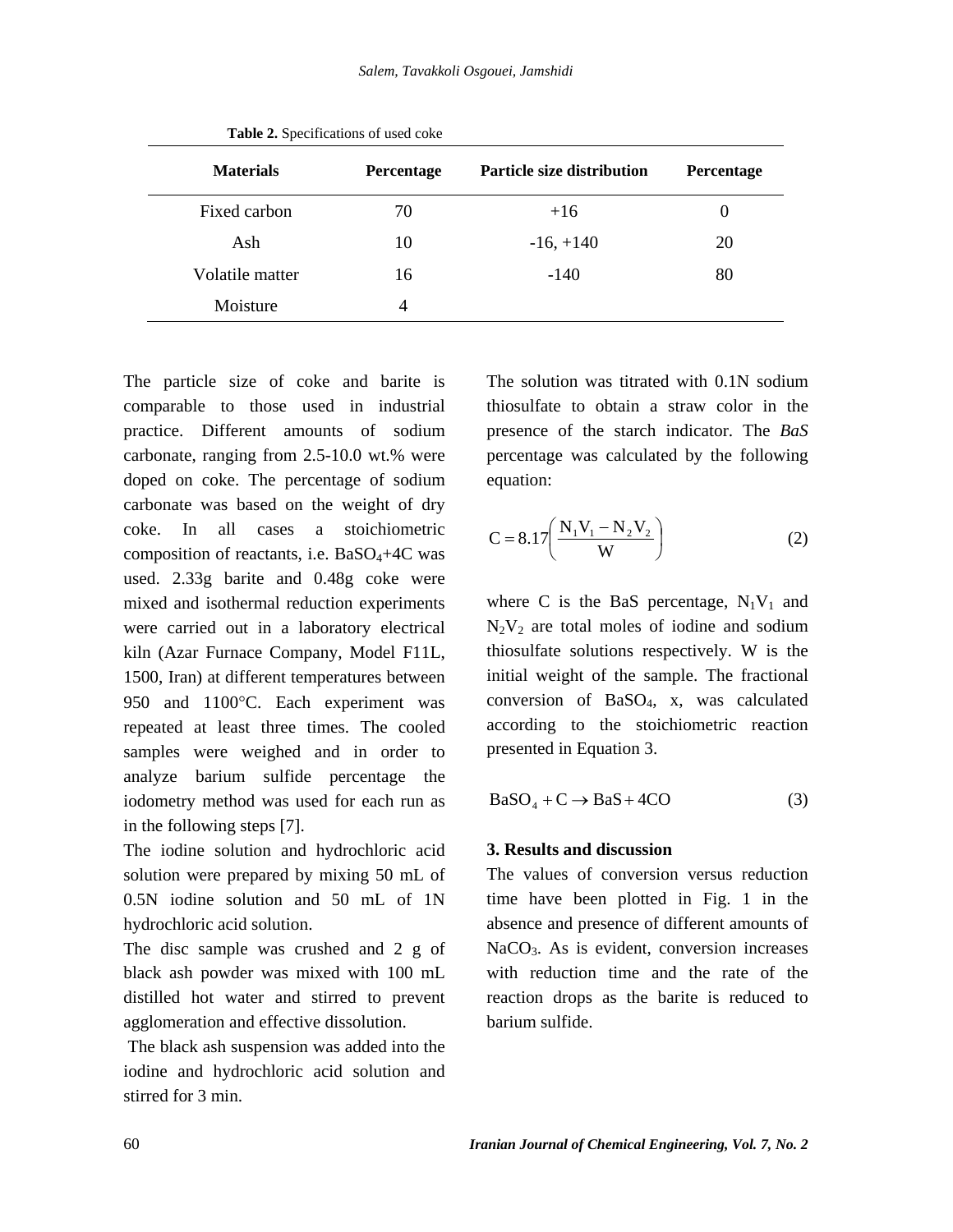

Figure 1. Conversion – time plots for the reduction of barite in the presence of (a) 0.0%, (b) 2.5%, (c) 5.0%, (d) 7.5% and (e) 10% sodium carbonate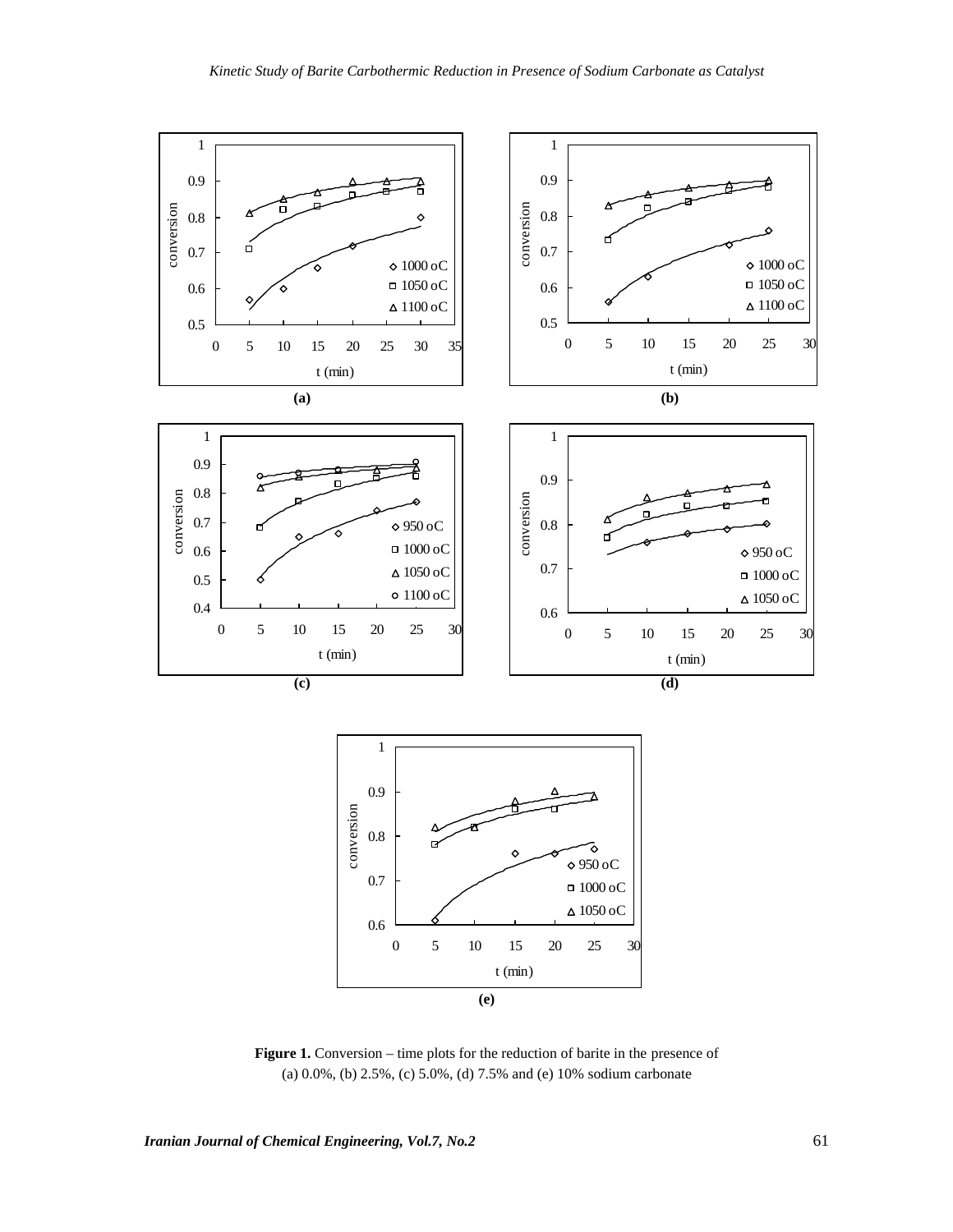From isothermal experiments it can be seen that there is a slight increase in the gasification rate with an increment in the catalyst quantity, except for the case in which a 7.5 wt.% catalyst was used. To compare the effects of catalyst content on kinetic of reduction, a modified kinetic model has been developed by Kasoaka et al. [8]. It is related to isothermal gasification and has been applied for conversion – reduction time data. Since structural changes take place in the matrix of coke during the gasification, application of the proposed equation by Kasoaka et al. is justified. The model was presented as follows:

$$
x = 1 - \exp(-kt^{m})
$$
 (4)

where x is the fractional conversion, t is reduction time, k, and m are constants of the equation respectively. To verify the validity

of the proposed model for the reduction of barite in the studied conditions, the kinetic model was put into the logarithmic form:

$$
\ln\left[-\ln\left(1-x\right)\right] = \ln k + m \ln t \tag{5}
$$

Fig. 2 indicates the variation of conversion versus reduction time in logarithmic scale to clarify the validity of the presented model by Kasoaka et al. The model satisfactorily fitted the conversion data for all studied conditions. Also, Table 3 details the values of slopes, m, and k values obtained by the ordinates from the origin of straight lines. It can be observed that the constant rates increase considerably when reduction temperature rises, whilst the value of m does not indicate a regular variation with temperature except for a few cases, therefore, we considered the average value for this parameter.

k m  $Na<sub>2</sub>CO<sub>3</sub>$  (%) 950 °C 1000 °C 1050 °C 1100 °C 950 °C 1000 °C 1050 °C 1100 °C 0 0.45 0.83 1.21 0.36 0.28 0.20 2.5 0.47 0.83 1.36 0.33 0.29 0.16 5.0 0.34 0.65 1.33 1.59 0.46 0.36 0.17 0.12 7.5 1.04 1.21 1.29 0.17 0.14 0.14 10.0 0.59 1.08 1.27 0.30 0.20 0.18

**Table 3.** The constant rate and m values of modified kinetic model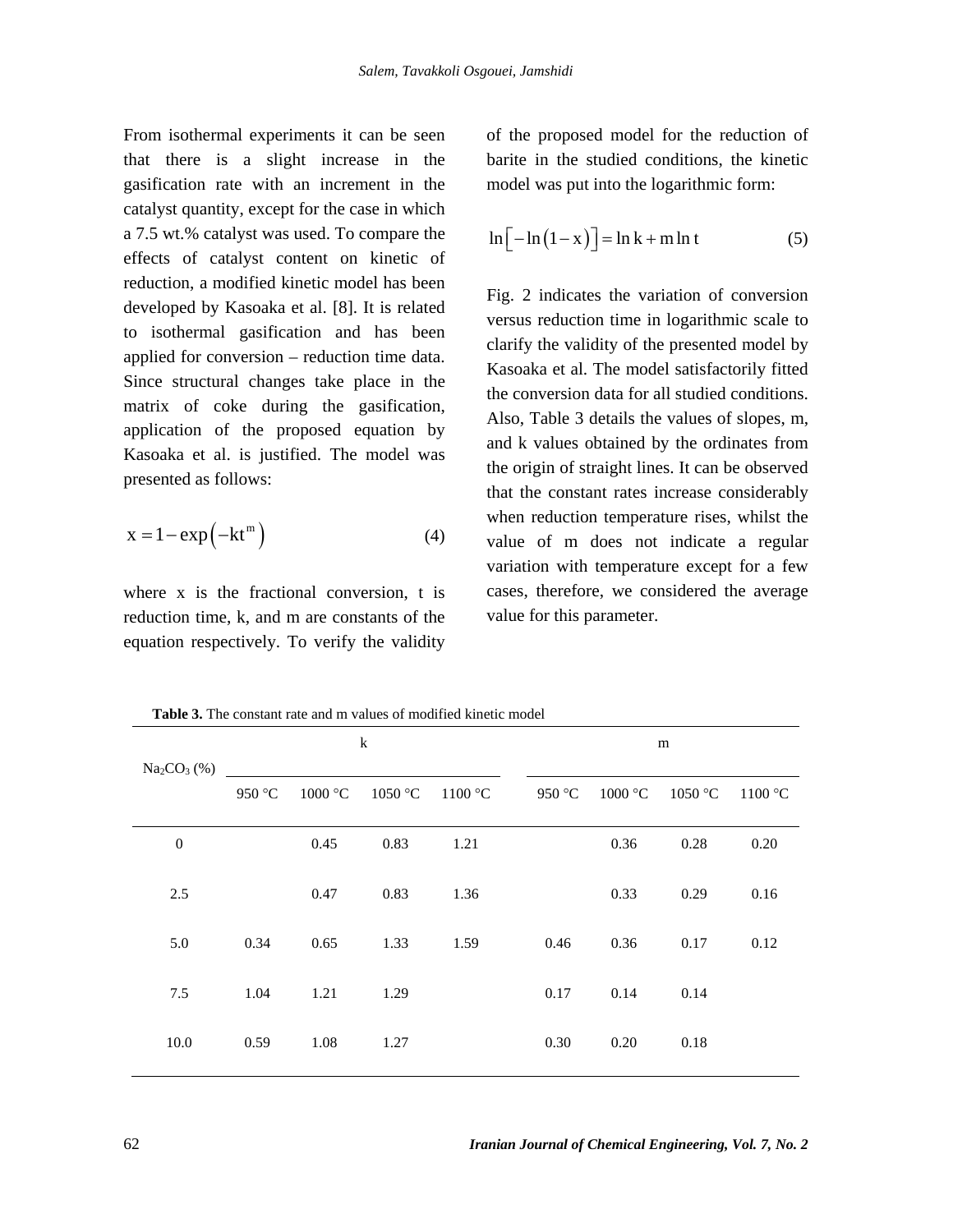

**Figure 2.** Application of modified kinetic model to the isothermal reduction of barite in the presence of 0.0%, (b) 2.5%, (c) 5.0%, (d) 7.5% and (e) 10% sodium carbonate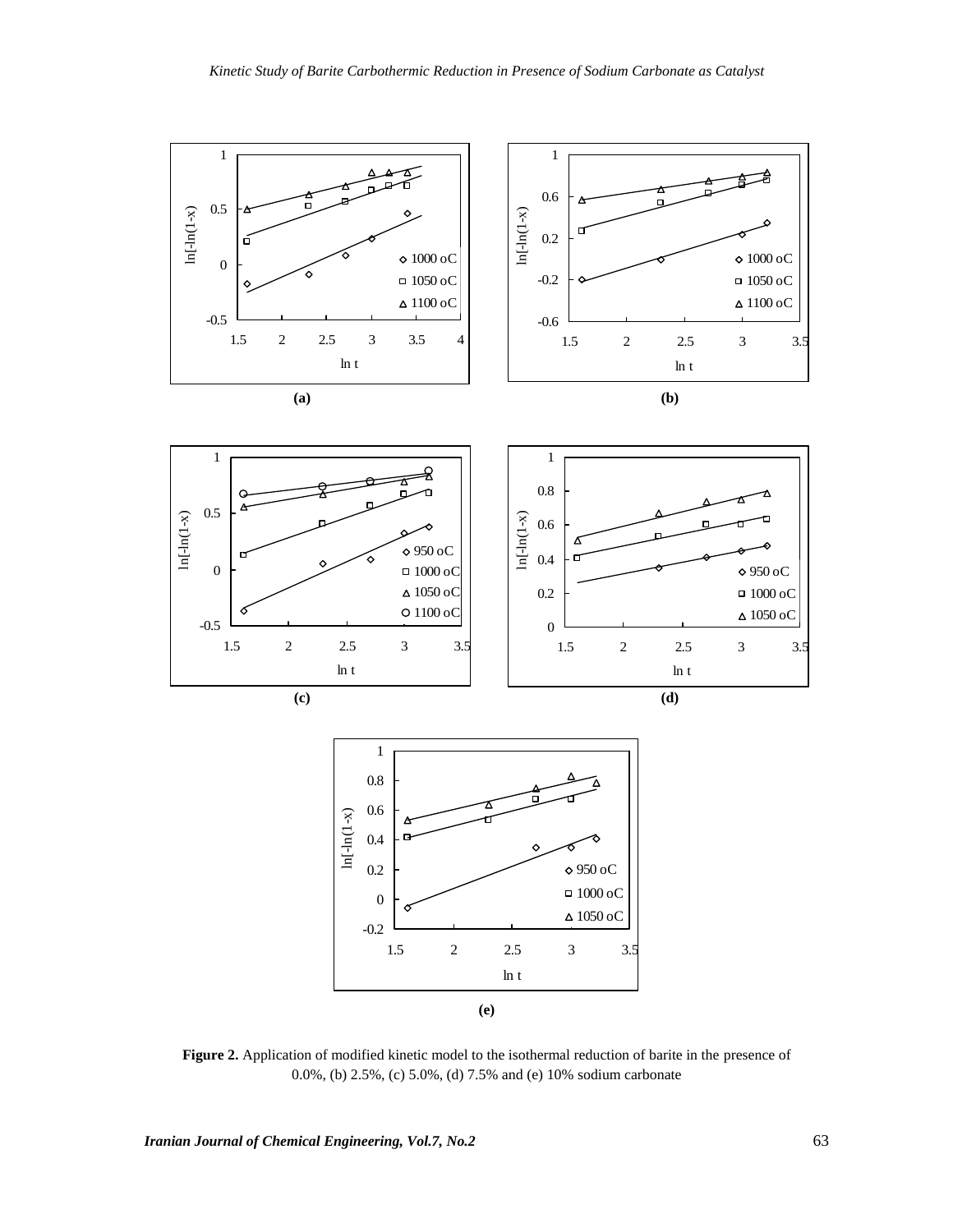The constant rates values have been plotted versus the inverse of temperature in Fig. 3 on a semi-logarithmic scale for non–catalyzed and catalyzed conditions. The plots are observed to fit straight lines well, which indicates the variation of this parameter with temperature may be represented by Arrhenius equation as follows:

$$
k = k_0 \exp\left(-\frac{E_a}{RT}\right) \tag{6}
$$

where  $k_0$  and  $E_a$  are frequency factor and activation energy respectively. T is absolute temperature and R is ideal gas constant. The following equation, which relates the conversion to reduction time and temperature, was obtained by taking Arrhenius equation into Equation 4 and average value of m:

$$
x = 1 - \exp\left(-k_0 \exp\left(-\frac{E_a}{RT}\right) t^{0.24}\right) \tag{7}
$$



**Figure 3.** Arrhenius plots for reduction of barite in the presence of different values of sodium carbonate

**Table 4.** The values of kinetic parameters as functions of sodium carbonate percentage

| $Na2CO3(\%)$ | $E_a(kcal/mol)$ | $\mathbf{k_0}$      |  |  |  |  |  |
|--------------|-----------------|---------------------|--|--|--|--|--|
| 0.0          | 35.3            | $5.0 \times 10^{5}$ |  |  |  |  |  |
| 2.5          | 37.0            | $1.1 \times 10^{6}$ |  |  |  |  |  |
| 5.0          | 36.0            | $9.6 \times 10^{5}$ |  |  |  |  |  |
| 7.5          | 6.8             | 17                  |  |  |  |  |  |
| 10.0         | 24.6            | $1.6 \times 10^{4}$ |  |  |  |  |  |
|              |                 |                     |  |  |  |  |  |

The addition of 7.5 wt.% sodium carbonate results in minimum activation energy by a corresponding decrease in frequency factor. The trends of kinetic parameters show an overall positive effect on the rate of gasification reaction in the presence of 7.5 wt.% catalyst, especially at low temperatures. The pattern of variation in kinetic parameters shows a special phenomenon called by Gokarn et al., the compensation effect [5]. The existence of compensation or isokinetic effect is proved by the linear relationship between  $E_a$  and  $k_0$  as in the following equation:

$$
\ln k_0 = \ln k_{\text{iso}} + \frac{E_a}{RT_{\text{iso}}} \tag{8}
$$

where  $k_{iso}$  and  $T_{iso}$  are isokinetic rate constant and isokinetic temperature respectively. The isokinetic temperature has been suggested to characterize the temperature at which the rate constants within the group of related reactions have the same values. It means that the rate constant will be unaffected by the quantities of catalyst at isokinetic temperature [5].

To evaluate the compensation effect, the plot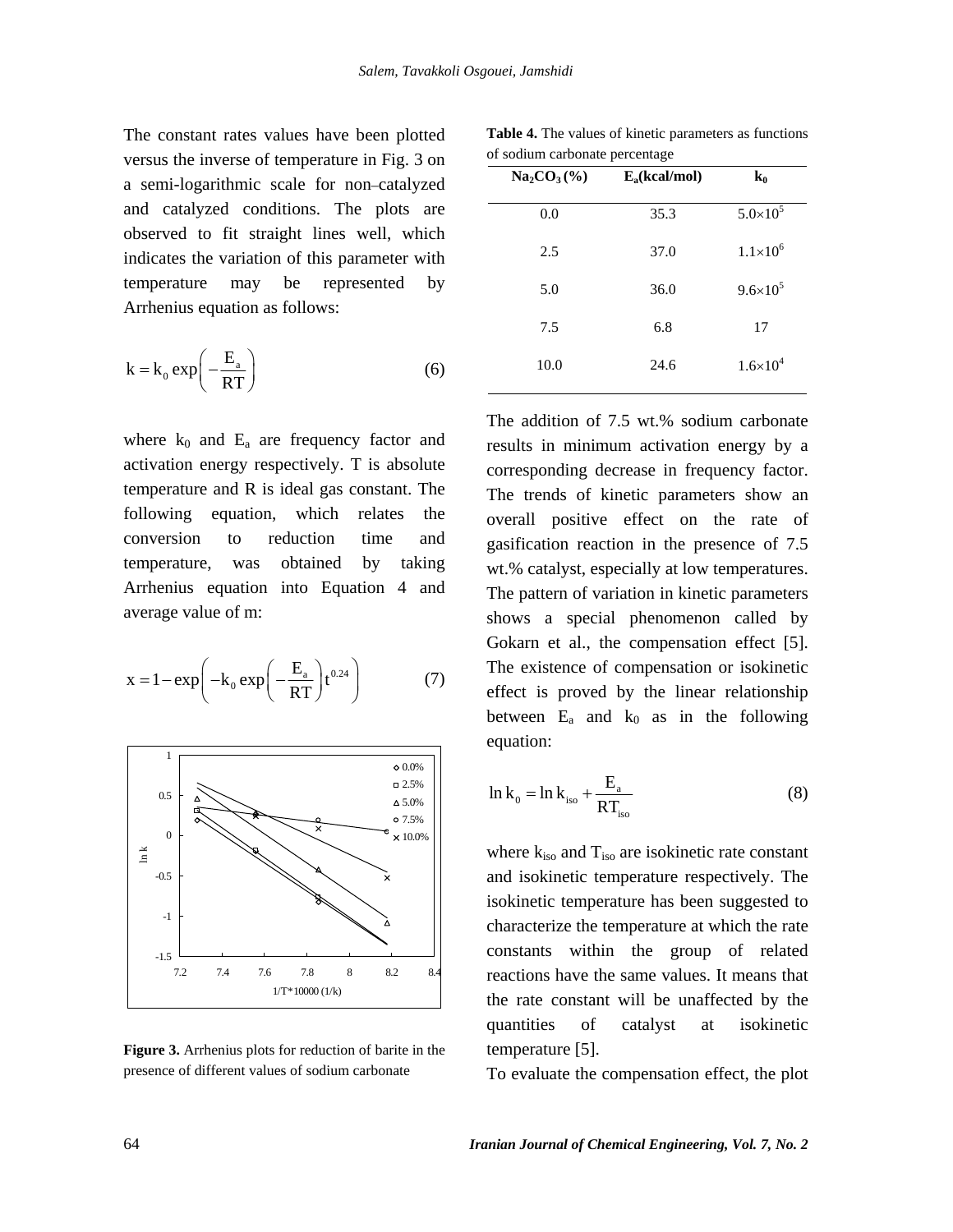of lnk<sub>0</sub> versus  $E_a$  was plotted in semi – logarithmic scale as shown in Fig. 4. This plot is shown to be a straight line, in agreement with the isokinetic equation which predicts a relationship between frequency factor and activation energy. From the ordinate at the origin of straight line, the value of 1.53 was obtained for  $k_{iso}$ . Also,  $T_{iso}$ was predicted to be equal to 1101°C, in which the catalyst content has no role on coke gasification.

In order to evaluate the effect of isokinetic temperature on reduction rate, the reaction was isothermally carried out at 950 and 1050°C in the absence and presence of 7.5 wt.% catalyst in which the conversion– reduction time plots were shown in Fig. 5. It is clearly seen that the conversion values are significantly higher in the presence of the catalyst than those in absence of sodium carbonate at 950°C. Moreover, the significant difference is not observed for catalytic and non – catalytic cases at 1050°C. In fact, the catalyst has a negligible role in the reduction of barite at a higher temperature than is frequently considered for the reduction of barite in industrial practice. The isokinetic temperature calculated by kinetic parameters is 1101°C, i.e. close to the temperature that sodium carbonate is not able to promote gasification and reduction rate consequently.

The values of conversion computed by kinetic model were plotted versus those determined experimentally in Fig. 6. To compare the experimental data with model predictions, the percent deviations,  $D_v$ , were calculated between experimental data points and theoretical predictions by the following equation:

$$
D_{v} = \left[\frac{x_{cal} - x_{exp}}{x_{exp}}\right] \times 100
$$
 (9)



**Figure 4.** Isokinetic effect plot for sodium carbonate gasification of coke



**Figure 5.** Compensation effect of sodium carbonate

From these percent deviations, an overall root mean square, rms, was then calculated as follows:

rms = 
$$
\left[\sum_{i=1}^{N} \frac{D_v^2}{N}\right]^{\frac{1}{2}}
$$
 (10)

Approximately good agreement can be observed between the experimental data and the calculated values with a rms of 3.05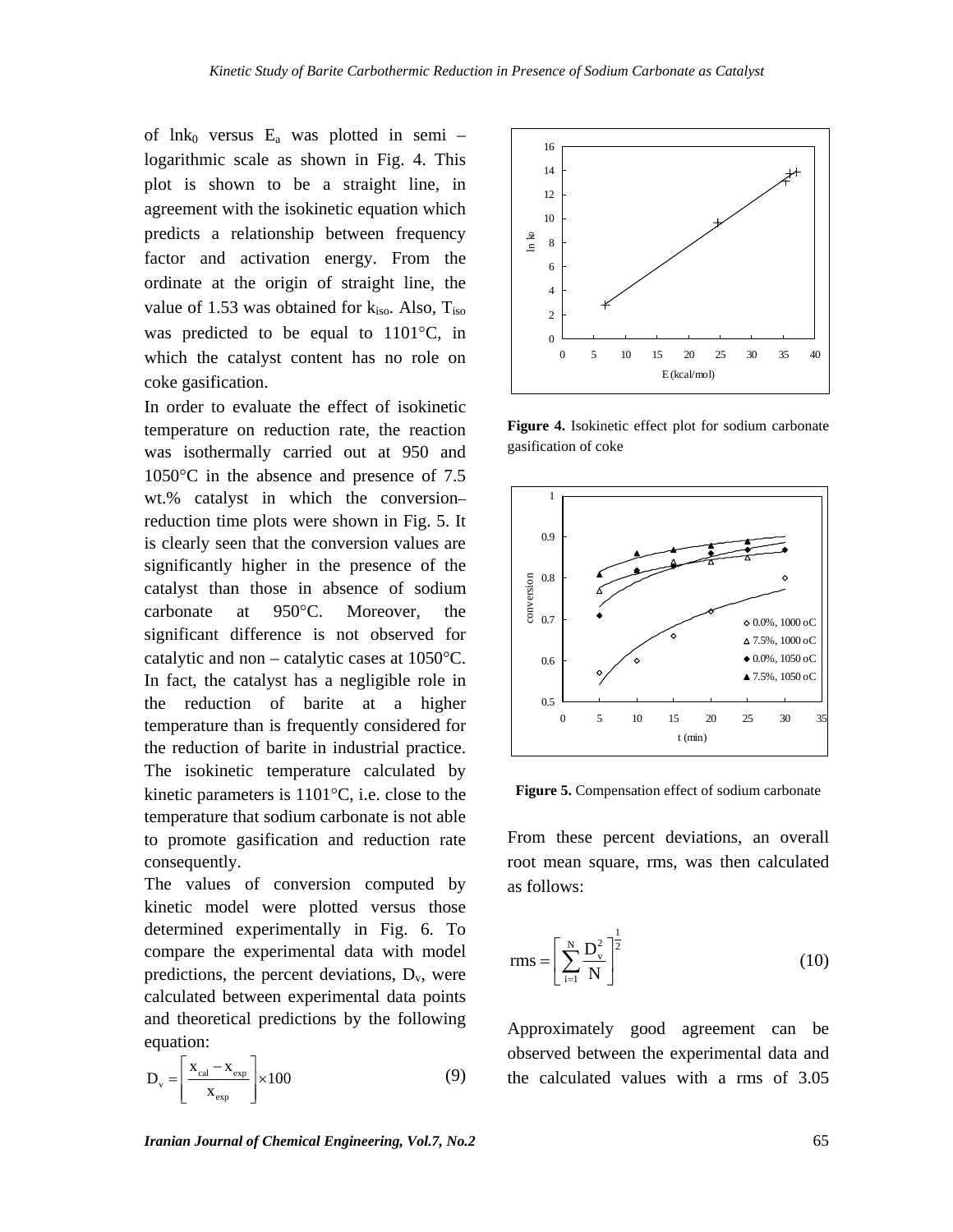which substantiates the validity of modified kinetic model.



**Figure 6.** Evaluation of modified kinetic model for estimation of conversion

# **4. Conclusions**

The effect of sodium carbonate on the reduction of barite was studied by modified kinetic model presented by Kasoaka et al. to describe the conversion of barite to barium sulfide throughout the gasification reaction of coke. The kinetic results lead to the following conclusions:

It was found that 7.5 wt.% of catalyst effectively improves the rate constant due to a significant decrease in activation energy. It was also observed that the addition of catalyst has a negligible role in the reduction rate of barite at high temperatures (above 1050°C). This phenomenon is due to the compensation behavior in catalytic gasification of coke and was confirmed by calculation of isokinetic temperature. The validity of the kinetic model presented by Kasoaka et al. to describe the reduction process in air atmosphere was substantiated in the presence and absence of catalyst.

## **5- Acknowledgment**

The authors gratefully acknowledge Dr. M.J. Mohammadzadeh because of his help in our chemical analysis. Also, we would like to thank Mineral Research and Exploration Institute of Sahand University of Technology which supplied the sample preparations.

#### **6- Nomenclature**

- k reaction rate constant, min  $-0.24$
- $k_0$  frequency factor, min<sup>-0.24</sup>
- m the constant of conversion equation
- C BaS percentage
- $D_v$  conversion deviation
- $E_a$  activation energy, kcal/mol
- N number of experimental data
- $N_1V_1$  moles of iodine solution, mol
- $N_2V_2$  moles of sodium thiosulfate, mol
- R ideal gas constant, kJ/mol.K
- rms root-mean-square
- T absolute temperature, K
- t reduction time, min
- W initial weight block ash, g
- x fractional conversion of barite

# **Subscrite**

- cal calculated value
- exp experimental value
- iso isokinetic

## **Reference**

- [1] Ravdel, A. A., Novikova, N. A., "Reduction of barite with carbon", J. Appl. Chem., USSR, 36 (7), 1384 (1963).
- [2] Jagtap. S. B., Pande, .A. R., Gokarn, A. N., "Effect of catalysts on the kinetics of the reduction of barite by carbon", Ind. Eng. Chem. Res., 29, 795 (1990).
- [3] Lozhkin, A. F., Pashcenko, V. N., Povar, F. V., "Kinetics of reduction of barite with carbon", J. Appl. Chem. USSR, 47 (5), 1031(1974).